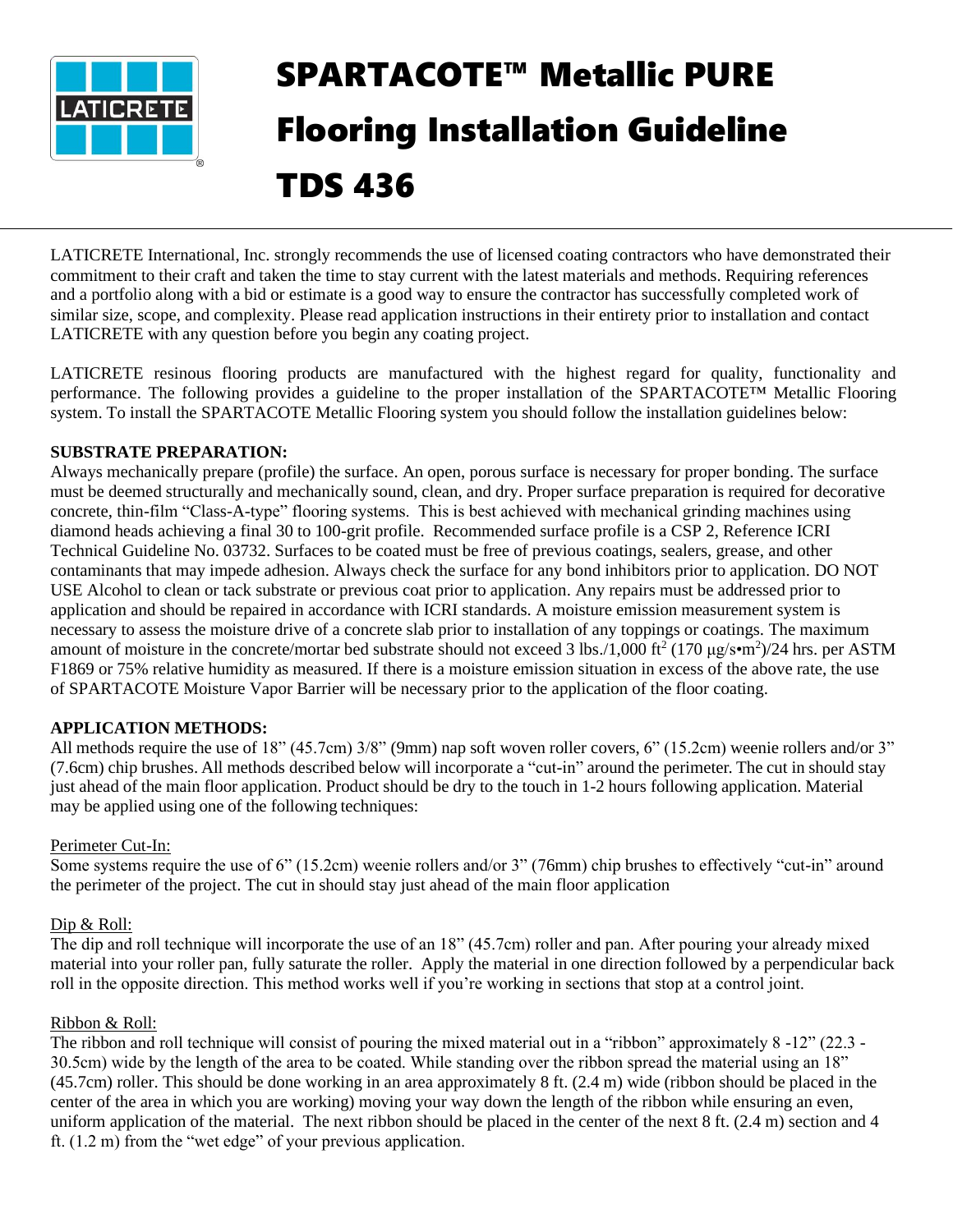# Top/ Seal Coat Broom & Roll:

For larger square footage installation, applicators may find it advantageous to incorporate an asphalt seal-coat broom. Pour a ribbon of material at the back wall or starting point, spread the material using the broom (exactly as you would with a notched squeegee).

# **MIXING MATERIAL**

# Pigmenting Coatings**:**

Using the SPARTACOTE™ WB Epoxy Primer mix pre-pigmented Part B with a slow drill mixer for approximately 2 minutes to assure the pigments is properly dispersed. Failure to do so can result in a potentially uneven finish. Once pigment is fully dispersed, pour the pigmented part B into the part A mixing vessel. This mixing ratio will be 3 parts A: 2 parts B. Mix for 2 minutes with a slow speed drill or paddle mixer making sure to scrape the sides and bottom of the bucket. Avoid creating a vortex, as it will induce air to the mix.

# Metallic Coat:

Disperse SPARTACOTE Metallic Pigment into SPARTACOTE SURFACE BUILD Clear Part A, do not disperse into Part B. Mix in metallic pigment at a ratio of 1 - 8oz (235mL) bottle of SPARTACOTE Metallic Pigment to 1 gallon (3.8 L) of SPARTACOTE SURFACE BUILD Clear \*\*Note: a 5 gallon (19 L) kit will require 5 - 8oz (235 mL) bottles. It is a good idea to allow for a minimum 1 hour set in time for the metallic pigments to fully disperse. Do not mix until ready for immediate use. In the Part A mixing vessel pour in the Part B activator. Mixing ratio should be equivalent to 2:1, Part A to B, by volume. Mechanically mix for about 2 minutes making sure to scrape the sides and the bottom of the bucket. Be careful not to create a vortex and induce air.

## Non-Pigmented Clear Coats:

Do not mix until ready for immediate use. Using a separate mixing vessel combine the SPARTACOTE FLEX PURE parts A and B at a 1:1 ratio (by volume) for 2 minutes with a slow speed drill or paddle mixer making sure to scrape the sides and bottom of the bucket. Avoid creating a vortex, as it will induce air to the mix.

# **APPLYING THE PRODUCT**

## Application of Primer Coat:

Following surface preparation, be certain that the substrate is free of any excessive concrete dust, moisture or other contaminants. A coat of SPARTACOTE WB Epoxy Primer pigmented black should be installed at a rate of 200 ft<sup>2</sup>/gallon  $(18.6 \text{ m}^2/ 3.8 \text{ L})$  using one of the application methods mentioned above. Allow coat to dry prior to the application of the metallic coat, typically 2-3 hours.

## Application of Metallic Coat:

With the newly mixed SPARTACOTE SURFACE BUILD Clear Metallic material, generously apply to floor at a rate of 80 ft<sup>2</sup>/gallon (7.4 m<sup>2</sup>/ 3.8 L). Material should be spread around the floor with a tool such as a magic trowel, concrete broom, Spartacote broom, roller or other tool in a manner that achieves the desired effect. While coating is still wet it may be spritzed with denatured alcohol, isopropyl alcohol or solvent to create additional effects. Product should be dry to the touch within 12 hours following application. Repeat second coat if desired. Allow coat to fully dry prior to the application of the final or top coat.

## Application of Top Coat:

Top coat will consist of a single coat of SPARTACOTE FLEX PURE clear applied at a rate of 200 ft $\frac{200 \text{ ft}^2}{\text{gallon}}$  (18.6m $\frac{2}{3}$ .8 L). Optional: SPARTACOTE Grip Traction Additive may be used in the top coat to provide for increased texture and traction.